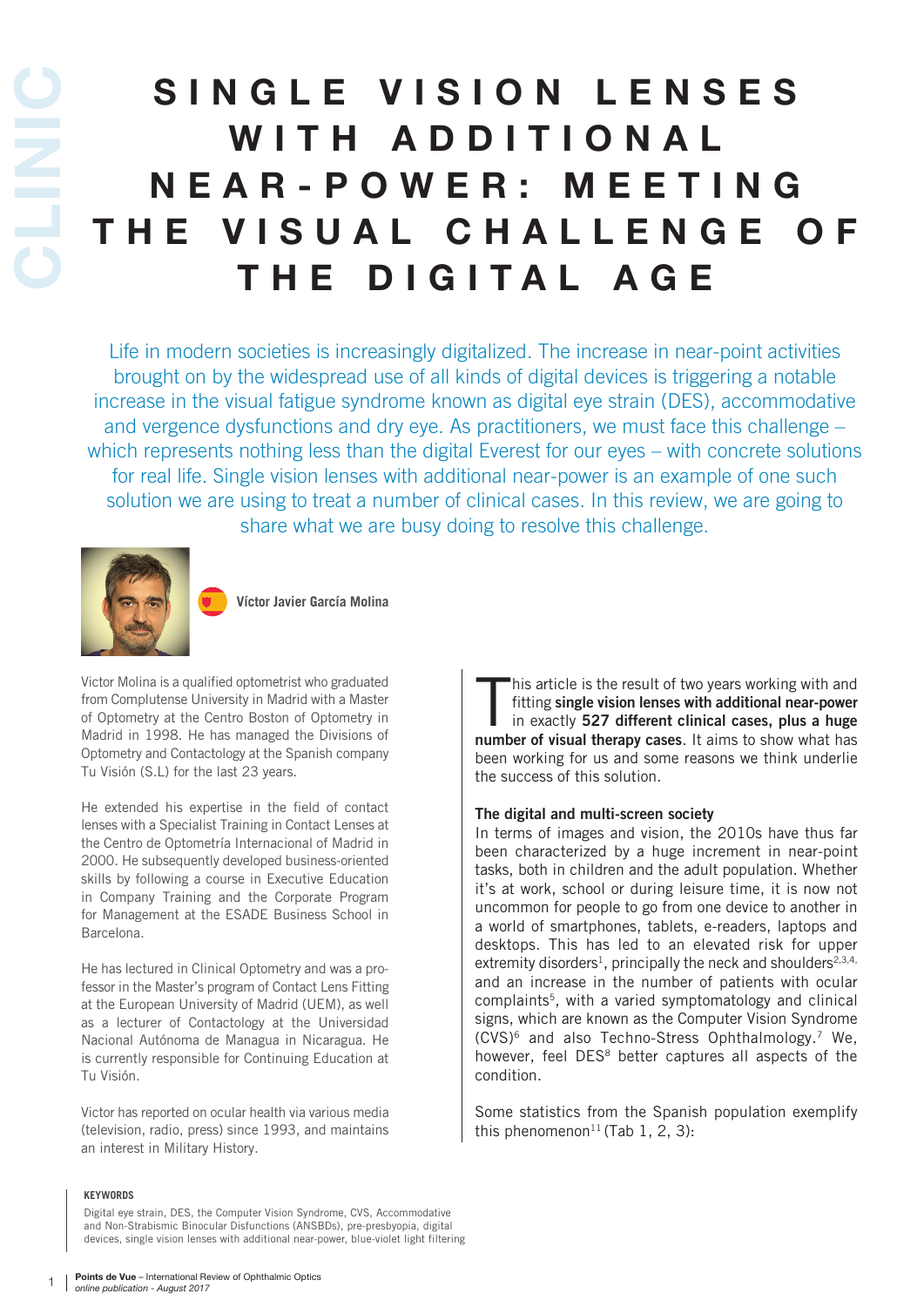– Spanish population aged between 10 and 74: 34 389 822

– Number which used internet last year: 28 400 000 (82.7%)

– The number who used it on a daily basis: 22 969 301 (82.9%)

These statistics show the extent to which people use digital devices. As a result of this increase in the number of hours spent in front of digital screens<sup>9</sup>, no one is safe from the risk of suffering from some form of visual impairment.

## Working with screens in a digital world

The use of computers, video terminal displays (VDTs) and all sorts of digital devices have caused major changes in the professional and ergonomic habits of our society.5 The scientific literature show a variety of health disorders<sup>12</sup> related with computer work.13,14 Most of the symptoms patients refer to are related to vision, which can be grouped in to two main categories<sup>15</sup>, although they are usually intermixed visual symptoms and asthenopia (Tab 4). There are also musculoskeletal problems resulting from work with VDTs and computers<sup>4</sup>; these are indirectly related to visual problems.<sup>2, 3</sup>

There is a wide range of prevalence of eye problems associated with VDTs<sup>16</sup>, which can be explained by the different methodology used in the research.<sup>17</sup> Varying from 88.5 %12 to 31.9%18, with a direct link to time spent and a threshold between four<sup>19</sup> and six hours<sup>20, 5</sup> for the prevalence of some of the complaints for the symptoms of the first and second categories.

This symptomatology not only appears as an occupational disorder in workers but also in kids and teenagers with a variable prevalence of at least 55.6%21. In addition to the symptoms listed above, they report reduced attention, poor school behavior and irritability.

If this symptomatology is compared to Accommodative and Non-Strabismic Binocular Disfunctions (ANSBDs) – mainly Convergence Excess and Deficit, Accommodation Insufficiency and Excess – and those that cause uncorrected refractive errors, it is evident there are many similarities (Table 5).<sup>22</sup>

The Binocular vision sysmtem may be unable to properly sustain in continuous near-point tasks. Not only is an ANSDB indicative of this, but even patients with limited, normal or appropriate binocular capacities face this problem. This can get in the way of learning and cognitive tasks for both children and adults, interfering with school and work.23, 24 (Figure 1)

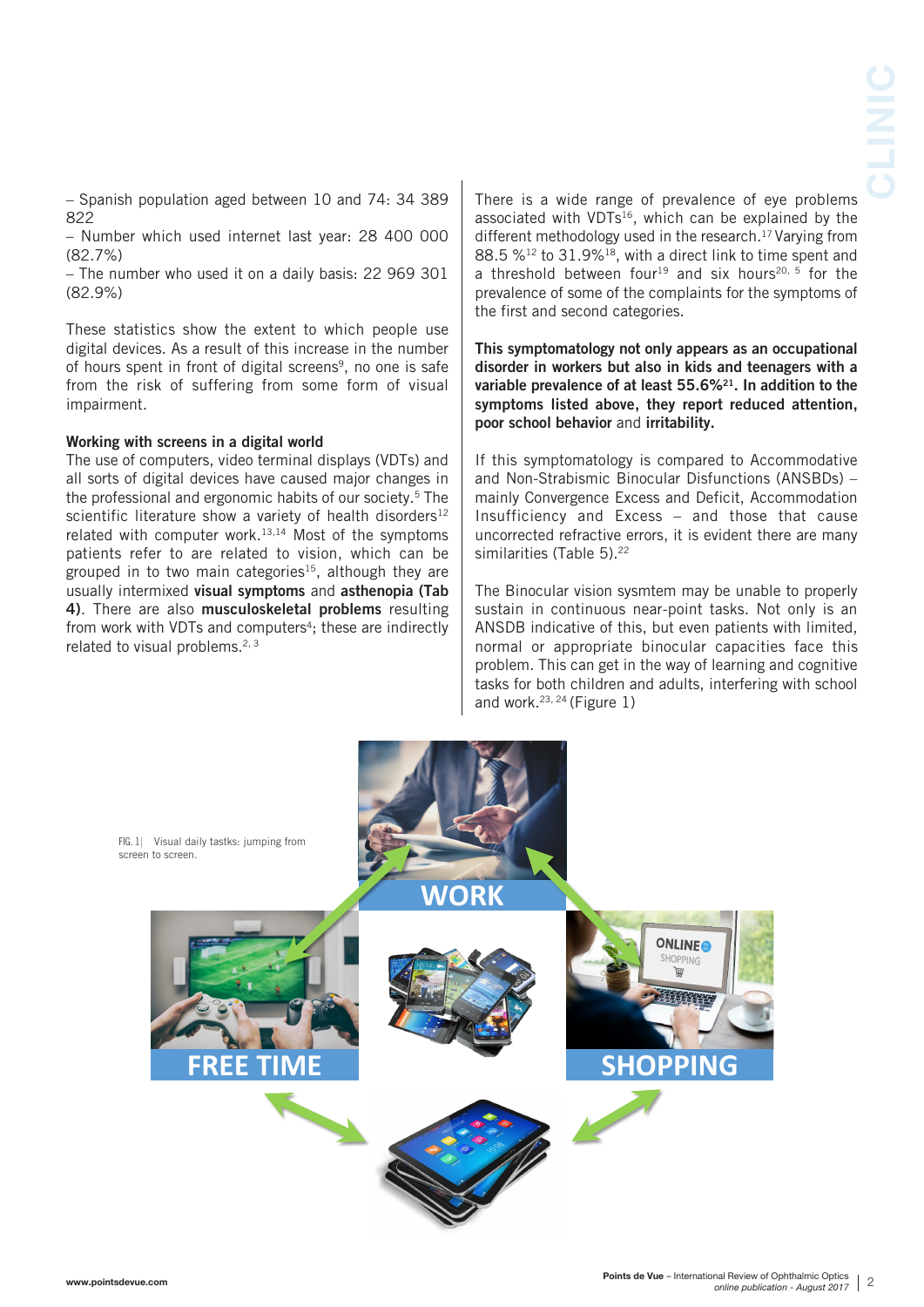| Age group | % of internet users |
|-----------|---------------------|
| 16-24     | 96.8%               |
| 24-34     | 93.8%               |
| 35-44     | 89.2%               |

Table 1. Percentage of users who consult or use the internet weekly and daily, by age group<sup>11</sup>

| <b>Profil</b>         | % of internet users |  |  |
|-----------------------|---------------------|--|--|
| Students              | 98.8%               |  |  |
| Employees             | 89.6%               |  |  |
| Self-employed workers | 85.6%               |  |  |
| Unemployed            | 74.03%              |  |  |
| Pensioners            | 40.2%               |  |  |
| 40.5%                 | Householders        |  |  |

Table 2. Weekly and daily internet users $11$ 

| Age group | % of children who<br>use a smartphone<br>daily | % of children who<br>use a laptop daily |
|-----------|------------------------------------------------|-----------------------------------------|
| 11-12     | 46%                                            | 29%                                     |
| 13-14     | 75%                                            | 34%                                     |
| 15-16     | 90%                                            | 48%                                     |

Table 3. Daily use of smartphones and laptops among children aged  $11$  to  $16^{11}$ 

# The particularity of the digital medium

Even continuous print reading is one of the most challenging visual tasks.15 It involves diverse types of eye movements controlled at a high neural level. These are mainly fixations and progressive and regressive saccades $26$ and, of course, the accommodation and vergences of the ocular motor system. Nevertheless, the fact is people can usually read regardless of the medium for a long time without any problem. However, there are some differences between reading print and digital. There are a huge number of comprehensive studies and research touching on the issue.<sup>27, 28, 29, 30</sup> In terms of cognitive performance. it appears print is still superior for learning and understanding elaborate texts.30 There are obvious ergonomic and postural issues related to digital devices $31$ . plus visual elements. They are all inter-related, and may have led to possible visual disorders (Tab 6).

It is worth highlighting the hazard linked to **blue-violet** light chronic exposure in LED backlit devices has been an identified issue in recent years. Not only has possible cell damage induced by blue-violet light been verified in  $in$ -vitro studies<sup>72, 73</sup>, but also the specific role of blue-violet light in degenerative ocular processes like age-related macular degeneration<sup>74</sup> has been demonstrated. It seems clear blue-violet light is closely linked with visual fatigue,

| <b>Visual Symptoms</b><br>first category | <b>Asthenopia</b><br>second category |  |  |
|------------------------------------------|--------------------------------------|--|--|
| Blur at near                             | Pain in and around eyes              |  |  |
| Blurred distant vision after<br>work     | Headaches                            |  |  |
| Difficulty in focusing                   | Dry eyes                             |  |  |
| Occasional diplopia                      | Eye fatigue                          |  |  |
| Changes in visualizing col-<br>ors       | Excessive tearing                    |  |  |
| Loss in contrast                         | Sore eyes                            |  |  |
| Glare                                    | High glare sensitivity               |  |  |

Table 4. Symptomatology associated with digital eye strain, from more to less prevalence

as reading or working with an LED backlit screen leads to tensional and ocular symptoms.<sup>75, 76, 77</sup> It also causes dry eye, with symptoms worsening when carrying out close-up activities with any type of digital screen equipped with blue-violet-light-emitting LED lighting.78, 79, 80, 81 Discomfort glare is also an issue, as the LED lights present in backlight devices produce a greater sensation of nuisance<sup>82</sup> than other types of lamps, with increasing discomfort as the blue-violet light intensifies.<sup>83</sup> Consquently, any possible solution to digital eye strain may incorporate some specific blue-violet light filtering.

# Types of patients consulting for problems related to vision

As mentioned above, we have been experimenting more through consultations than ever. Figure 2 below shows several groups based of our patients and how their disorders and symptoms are interrelated.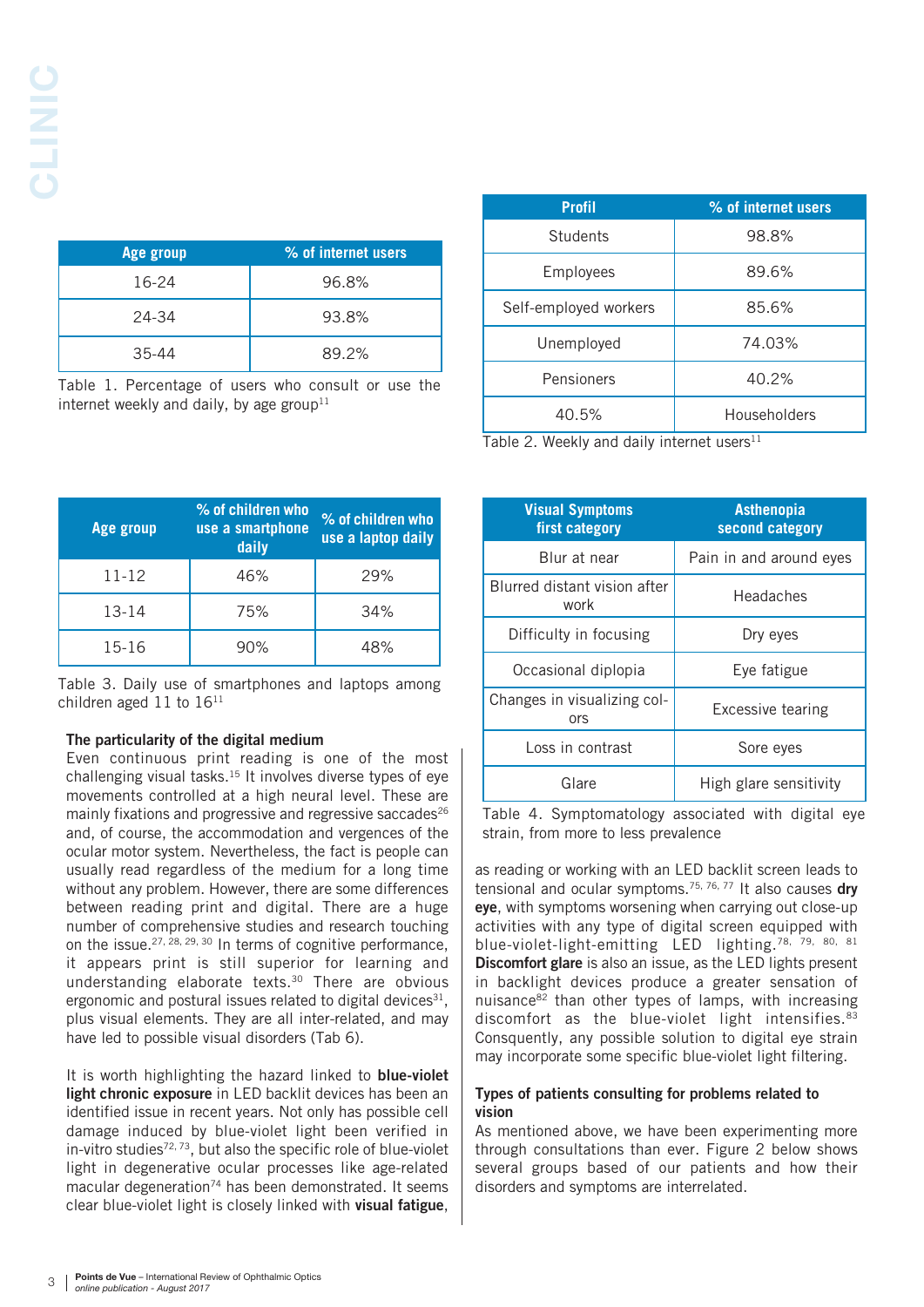There has been an increased number of consultations for both school age children and pre-presbyopic groups that are emmetropes or corrected ammetropes, with normal accommodative skills (according to the Duke-Elder criteria via A.O.A. Accommodative and Vergence Dysfunction Guideline).

In all of these groups there is a common need: the requirement of visual support for continuous near-work tasks, i.e. more refraction for near to far. Of course, patients with visual requirements need to be separated from those with none. For pre-presbyopic patients, the most significant fact is an early appreciation of the symptomatology typically associated with presbyopia, with as a major trigger factor being the difficulty in using their smartphones. Regardless of the patient's refractive status, it is easy to develop early presbyopia if there is continuous or partial deprivation of accommodation<sup>37</sup> as may be the case for individuals who are continually using digital devices.

From our own experience and clinical evidence, it seems there are some possible causes behind this: 1) age-related changes in accommodation that prior to the digital era did

not need to be corrected as they didn´t present any associated symptomatology; 2) in the absence of highly demanding visual near tasks individuals can get by with ANSBDs, but as the near visual needs increase they begin to pose a problem; 3) undiagnosed typical ANSBDs; 4) uncorrected ametropia – especially low hyperiopia and mixed astigmatism; 5) and finally, more time doing near tasks leads visual fatigue.

For children and students, the eye strain, visual fatigue and blurred vision both near and far after near tasks are the most common complaints. These are consistent with the symptomatology listed in Table 5 and with the possible causes, which are similar to the pre-presbyopic group. It seems clear that Accommodative Amplitude (AA) decreases in curvilinear manner from ages 3 to 40, with the biggest decrease occurring between 20 and 50<sup>38</sup> and completely going away after the 50s.39 Several studies have found that contrary to what was expected according to the Hofstetter40 studies on amplitude of accommodation measured subjectively, average amplitudes are only slightly greater than 7D, measured objectively from ages 3 to the teen years. $38$  This then decreases with age, especially after 30.

| <b>Common symptoms (*)</b>          | <b>Convergence</b><br><i>insufficiency</i> | <b>Convergence excess</b>     | <b>Accommodative</b><br>insuffiency | <b>Accommodative excess</b>                            |
|-------------------------------------|--------------------------------------------|-------------------------------|-------------------------------------|--------------------------------------------------------|
| Headache                            | Headache                                   | Headache                      | <b>Blurred</b> vision               | Headache                                               |
| <b>Blurred</b> vision               | Jumping or moving<br>letters               | <b>Blurred</b> vision         | Headache                            | Visual fatigue                                         |
| Visual fatigue                      | Lack of concentration                      | Asthenopia                    | Visual discomfort                   | <b>Blurred</b> vision                                  |
| Jumping or moving<br>letters        | Visual fatigue                             | Diplopia                      | Visual fatigue                      | Difficulty focusing<br>from one distance to<br>another |
| Reading problems                    | Loss of place when<br>reading              | Avoidance of near tasks       | Reading problems                    | Excessive light<br>sensitivity                         |
| Lack of concentration               | <b>Blurred</b> vision                      | Visual fatigue                | Diplopia                            | Difficulty performing<br>schoolwork                    |
| Loss of place when<br>reading       | Sore Eyes                                  | Tearing                       | Lack of concentration               | Diplopia                                               |
| Sore eyes                           | Difficulty performing<br>schoolwork        | Closing one eye               | Jumping or moving<br><b>letters</b> | Ocular pain                                            |
| Difficulty performing<br>schoolwork | Feeling sleepy                             | Loss of place when<br>reading | Asthenopia                          | Change in reading<br>distance                          |
| Visual discomfort                   | Visual discomfort                          |                               | Avoidance of near<br>tasks          | Jumping or moving<br>letters                           |

Table 5. Symptoms related to some non-strabismic binocular disorders, from more prevalence to less.<sup>22, 25</sup> (\*) Common symptoms for patients with uncorrected refractive problems and/or ANSBD, without differentiating the cause or etiology.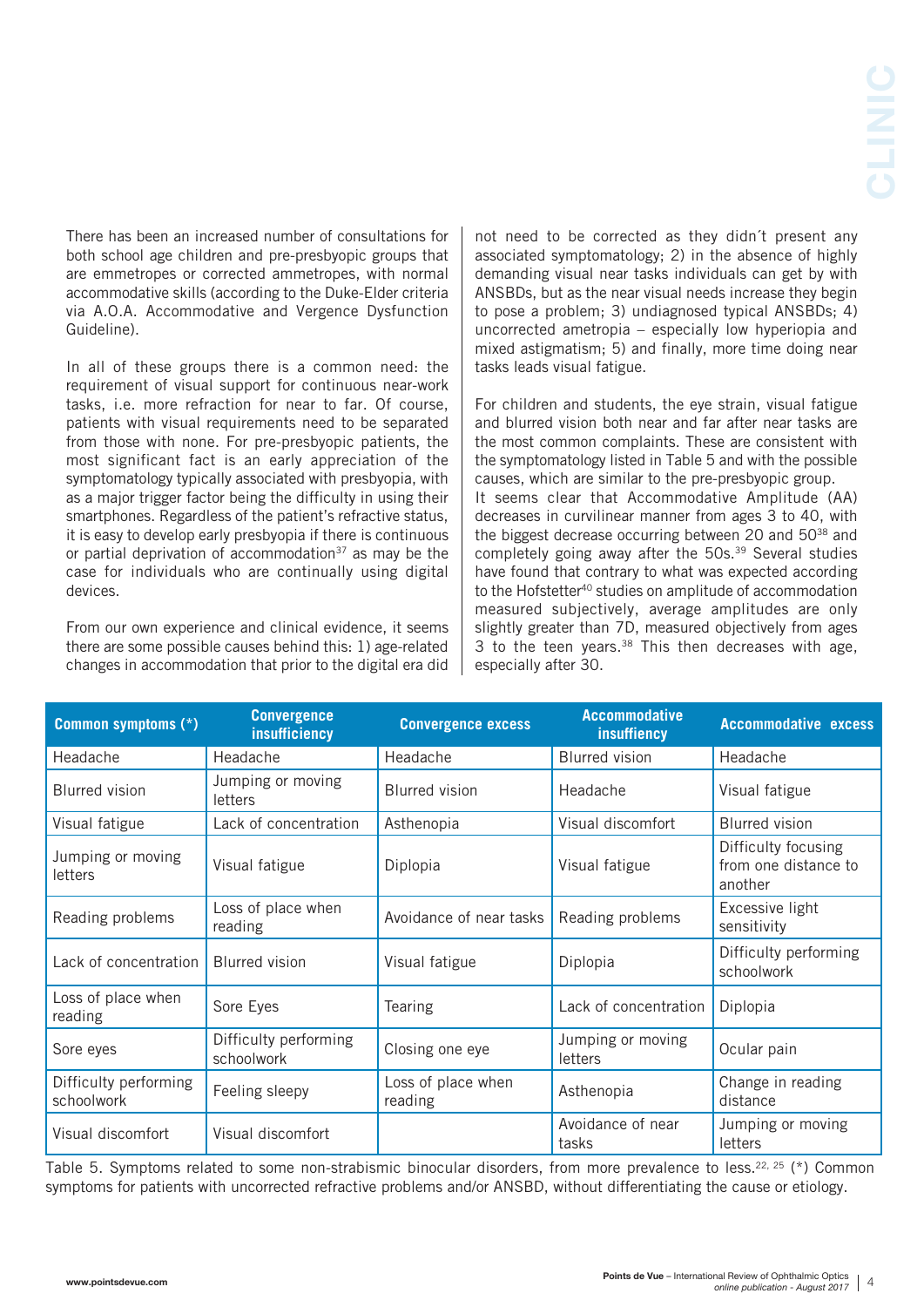

FIG. 2 Population groups with increased clinic visits

| <b>Fact</b>                                         | <b>Erognomic effect</b>                                                                                         | <b>Possible visual effect</b>                                                                       |
|-----------------------------------------------------|-----------------------------------------------------------------------------------------------------------------|-----------------------------------------------------------------------------------------------------|
| Shorter distances                                   | The smaller the screen the closer<br>we hold the device                                                         | More accommodative and vergence<br>effort                                                           |
| Different and variable, near focus-<br>ing distance | Variable near-point distances from<br>30 to 70cm                                                                | Continuous accommodative readjust-<br>ment                                                          |
| Smaller text fonts                                  | Constant use of instant messaging<br>services                                                                   | Most demanding accommodative and<br>vergence effort                                                 |
| Focusing on screens                                 | Poor text font edge resolution; con-<br>tinual change between focusing on<br>device's screen and images or text | Difficulty focusing; readjustment and<br>continuous micro accommodative<br>fluctuations             |
| Device size                                         | The smaller the screen the more<br>rigid the posture                                                            | Influence on eye moments and signals<br>to blink. Lower blinking rate, more<br>incomplete blinking  |
| Reflected glare on screens                          | Discomfort glare                                                                                                | Loss of contrast; poor ergonomic<br>performance; reduction of viewing<br>distance                   |
| Backlights with LED lighting                        | Blue-violet exposure hazards                                                                                    | More prevalence of dry-eye, visual<br>fatigue and discomforting glare                               |
| Rigid postures                                      | Highly static postures; more head<br>and neck declination                                                       | Musculoskeletal-related problems<br>Establish relationship between trap-<br>ezoid and accommodation |

Table 6. Some specific ergonomic, postural and visual behaviors related to handheld digital devices and computer work5, 31, 32, 33, 34, 35, 36.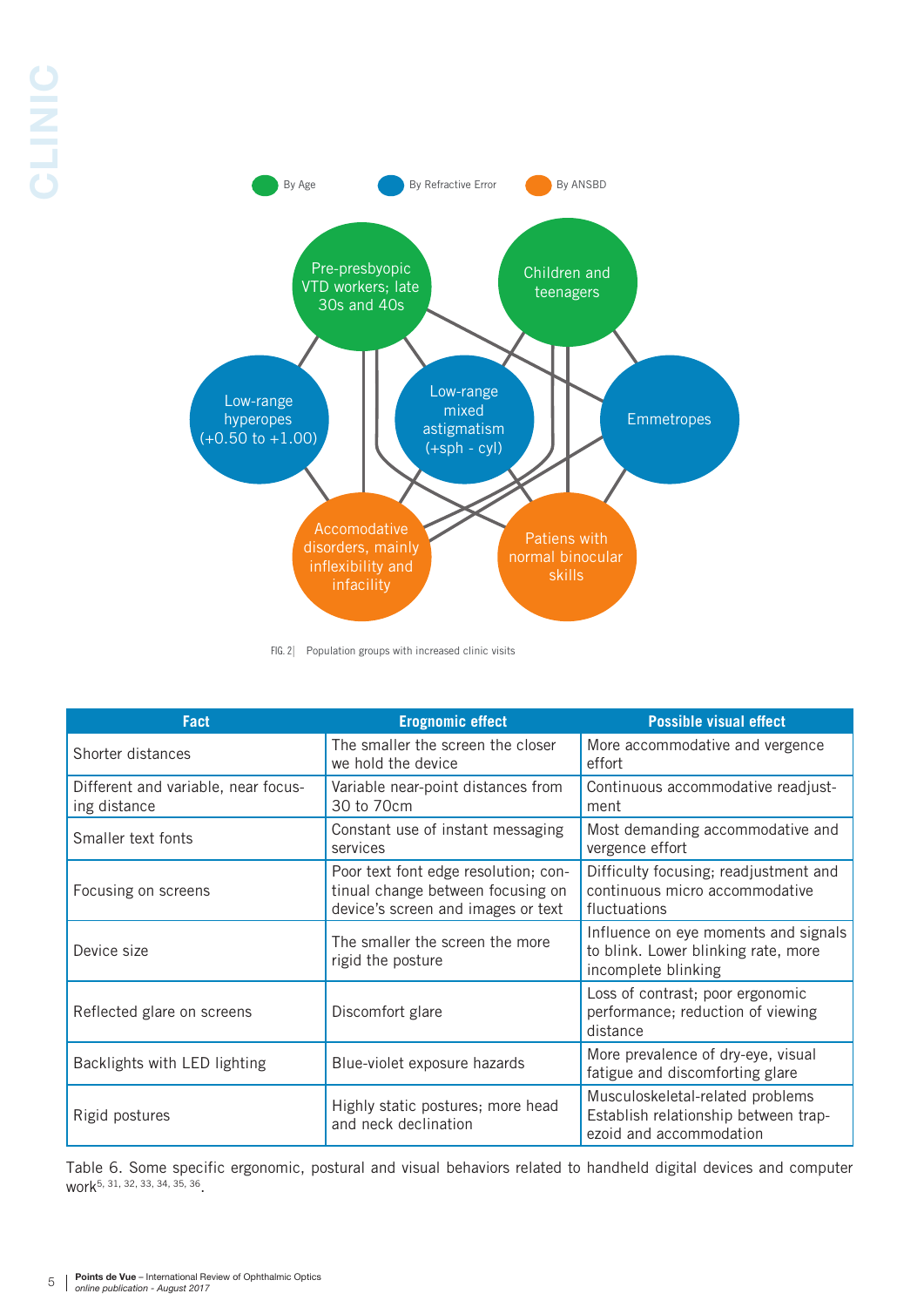In today's highly demanding near-visual environment, this decrease may lead to digital eye strain, as we require twice the required AA to perform near tasks comfortably.41 This is more evident in the case of pre-presbyopic hyperopic patients or in myopic contact lens wears.

On the other hand we know that continuous near focusing it is a highly demanding visual task that triggers accommodative micro-fluctuations (AMFs)<sup>7</sup> or cilliary muscle tremors. When one eye focuses on an immobile stimulus, the accommodation that comes into play is not in a steady state but varies around a mean value.<sup>44</sup> AMFs can be measured and interpreted in Fk Maps (fluctuation of kinetic [refraction] maps) and have been closely linked with CVS or digital eye strain.<sup>42, 43</sup> This is due to the sustained or continued effort to maintain this accommodative state and could explain certain digital eye strain cases in which there is no present ammetropy – or it is corrected – nor binocular disorder.

Points 2) and 3) seem more obvious. ANSBDs induce their own symptomatology, similar to DES, as we have seen. We have found that a number of people in the labor market working in digital environments begin to suffer symptomtology at different rates.

Similar to this is point 4) regarding uncorrected ammetropies: the increase in visual tasks leads to a related symptomalogy and the need for a prescription.

## The prescription for pre-presbyopic patients

Not so long ago this was not an age group used to consultations. This is no longer the case. And as a specific market and niche<sup>45</sup> with its own visual needs, we must offer them specific solutions. Irrespective of their refractive status, near refraction is a little bit more positive than far, typically between  $+0.50$  to  $+1.00$  for working at 40cm (it would be more positive if the work distance were closer, for example, when using an smartphone). Unlike the previous generation, they are used to both far and near

| <b>Accommodative</b><br>insufficiency,<br>illsustained<br>accommodation                                                                                                                                                                                  | <b>Accommodative</b><br><b>excess</b>            | <b>Accommodative</b><br>infacility          | <b>Convergence</b><br>insuffiency                         | <b>Convergence</b><br><b>excess</b>                    | <b>Fusional</b><br>vergence<br>dysfunction                  | Test $(*)$                 |
|----------------------------------------------------------------------------------------------------------------------------------------------------------------------------------------------------------------------------------------------------------|--------------------------------------------------|---------------------------------------------|-----------------------------------------------------------|--------------------------------------------------------|-------------------------------------------------------------|----------------------------|
| Lag                                                                                                                                                                                                                                                      | Lead                                             | Normal                                      |                                                           |                                                        |                                                             | Near JCC<br>/ MEM          |
| Low                                                                                                                                                                                                                                                      | Normal                                           | Normal/Low                                  |                                                           |                                                        |                                                             | AA                         |
| Fail (-) similar<br>result Mono/Bino                                                                                                                                                                                                                     | Fail (+). Similar<br>result Mono/<br><b>Bino</b> | Fail $(+/-)$ worst<br>with repetition       | Fail $(+)$ .<br><b>Difference</b><br>between<br>Mono/Bino | Fail (-).<br><b>Difference</b><br>between<br>Mono/Bino | Fail $(+/-)$ .<br><b>Difference</b><br>between<br>Mono/Bino | Flipper<br>$+200/-$<br>200 |
| $PRA \le -1.50$                                                                                                                                                                                                                                          | $NRA < = +1.50$                                  | Both reduced<br>$\leftarrow +1.50/-1.50$    | $NRA < = +1.50$                                           | $PRA \le -1.50$                                        | <b>Both</b><br>reduced<br>$\leftarrow +1.50/-$<br>1.50      | P/NRA                      |
| Table 7. Summary of Accommodative and Non-<br>Strabismic Binocular Disfunctions. 48,49,54<br>Green: High possibility of plus lenses prescription<br>Orange: Average possibility of plus lenses prescription<br>depending on case<br>Red: Low possibility |                                                  | Low. Usually<br>lower with<br>repetition    | HLN. Normal.<br><b>Sustained</b><br>with repetiton        | Normal/<br>reduced.<br>Lower with<br>repetition        | <b>NPC</b>                                                  |                            |
|                                                                                                                                                                                                                                                          |                                                  | Low $1:1$ ; $2:1$                           | High; >5/1                                                | Variable                                               | AC/A                                                        |                            |
| (*) JCC: Jackson Cross Cylinder<br><b>MEM: Monocular Estimated Method</b><br>P/NRA: Positive/Negative Relative Accommodation<br>NPC: Near Point of Convergence<br>AC/A: Accommodative Convergence/Accommodation                                          |                                                  | X'>X. High VP<br>exophoria. At<br>least 5X' | E'>E. Usually<br>endo in VP.                              | Normal.<br>Variable.                                   | Phoria                                                      |                            |
|                                                                                                                                                                                                                                                          |                                                  | Convergence<br>reduced                      | Near diver-<br>gence<br>reduced                           | Both ver-<br>gences<br>altered                         | Vergence<br>ampli-<br>tudes                                 |                            |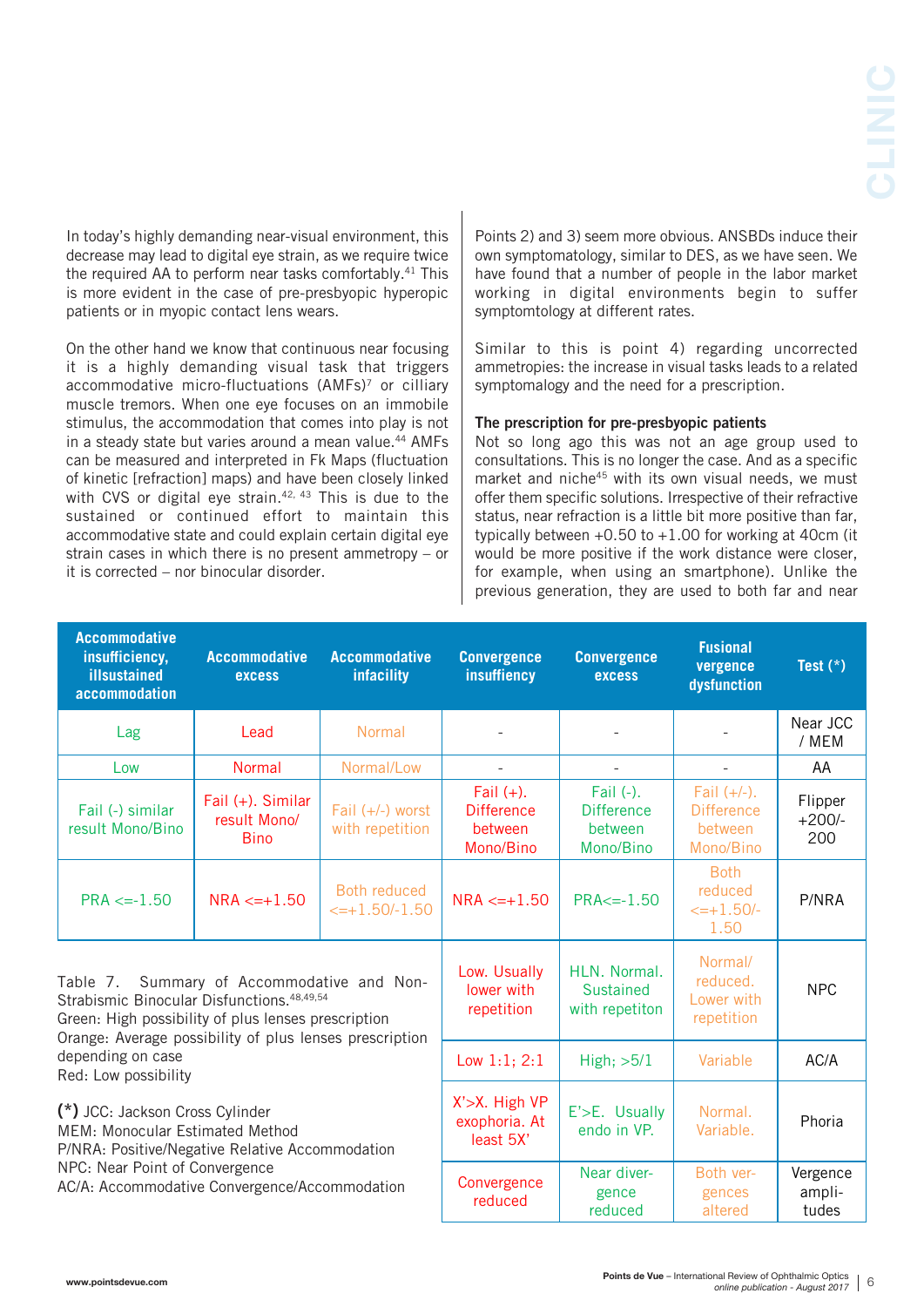leisure and work tasks with a highly variable focusing distance. What this means is that the use of regular single vision lenses sentences them to a fixed focusing and working distances and forces them to adapt their postural and visual strategies (e.g. looking above or continuously removing their eyeglasses, approaching the object for some visual activities and moving back for others, etc.). On the other hand, the use of low-power progressive lenses has been shown to be more effective and, above all, comfortable46, 47 when compared to regular single vision lenses in pre-presbyopic subjects. Similarly, the prescription of occupational lenses (for non-permanent wear) or single vision lenses with additional near-power (for permanent wear) providing three near-power values of +0.40 D, +0.60 D and +0.85 D, has a positive effect.

We have found that in a huge percentage of near visionrelated, symptomatic pre-presbyopic patients, even with lowest near refraction their condition can be treated very quickly, both in the visual and asthenopic symptoms categories (Table 4). We have found these single vision lenses with additional near-power very useful in the treatment of accommodative NSBDs, both in prepresbyopic patients and in students of all ages.

## The presciption for patients with accommodative NSBD

Accommodative Insufficiency (AI) may be a defined as a condition in which a patient has an inhability to focus or sustain focus at a near distance.<sup>50</sup> This is shown clinically by an amplitude of accommodation lower than expected based on the patient´s age, and there is no sclerosis of the crystalline lens.49 Individual accommodative response may be greater (lead), equal or less (lag) than the accommodative demand.51 This a small lag is considered the norm. The underlying cause of AI is not well understood, $23$  but everything suggests that reduced action in the fast-twitch accommodation phase (known as phasic) is a main factor, with abnormalities in the slow-twitch phase (known as tonic) as causes.52

The accommodation and vergences ocular motor system provides a focused and aligned retinal image,<sup>53</sup> thus accommodation and convergence are closely linked: accommodation to a near focus leads eyes to converge (measured by AC/A ratio), and when doing so the eyes accommodate (measured by the CA/A ratio).<sup>54</sup> Comprising infacility and ill-sustained accommodation, AI is one of the most frequent causes for asthenopia in children, $23,55$ with the research showing a wide prevalence between 2% and 17% and even as high as 62%.56 There are however differences between studies of students and the general population resulting from the way the research is carried out and methodological questions.

The classic approach when treating AI has comprised both Visual Therapy (VT) and plus lenses for near, always after correcting for any possible ammetropia, 50,67 as uncorrected ammetropia may lead to accommodative stress<sup>57</sup> and influence the accommodative response.<sup>58</sup> VT has been used with success – especially in-office environments – for more than 70 years<sup>59</sup> in the treatment of ANSBD,  $60,71$ reducing asthenopia after accommodative and vergence training and therapy.61 It has also been shown to improve the academic performance of school-age kids.<sup>62</sup> Prescribing plus lenses is also part of treating accommodative disorders. Its success rate is as high as 90%63 and 98% for schoolchildren with reduced accommodation.64 Typically the addition power prescribed has not been higher than  $+1.00$ .<sup>65,66</sup>

# Prescribing single vision lenses with additional nearpower

We have found the following tests to be useful in reliably evaluating far and near refraction in the largest possible number of patients in the shortest possible time (Tab 7):

- far and near refraction, made with normal routine,

- near JCC (Jackson Cross Cylinder) or MEM retinoscopy (Monocular Estimated Method),

- phoria and associated phoria (with possible values of near prescription), cover test,

- AA (Accommodative Amplitude),

- NRA (Negative Relative Accommodation) and PRA (Positive Relative Accommodation),

- Flipper +2.00/-2.00,
- NPC (Near Point of Convergence),
- Vergences amplitude (mainly in near)

Following testing we calculate as the first starting value the additional near-power to be prescribed. This is for near JCC (or MEN retinoscopy) value or difference between NRA and PRA, e.g. +2.25/-1.75 for near support of 0.4 and  $+2.50-1.50$  for near support of  $+0.85$ .

Following testing we calculate as the first starting value the additional near-power to be prescribed. This is for near JCC (or MEN retinoscopy), the value or difference between RNA and RNP, e.g. +2.25/-1.75, with near support of 0.44 and +2.50-1.50, with near support of+0.85.

We can then vary this value by taking into account these tins.

• The JCC or MEN should be calculated not only at the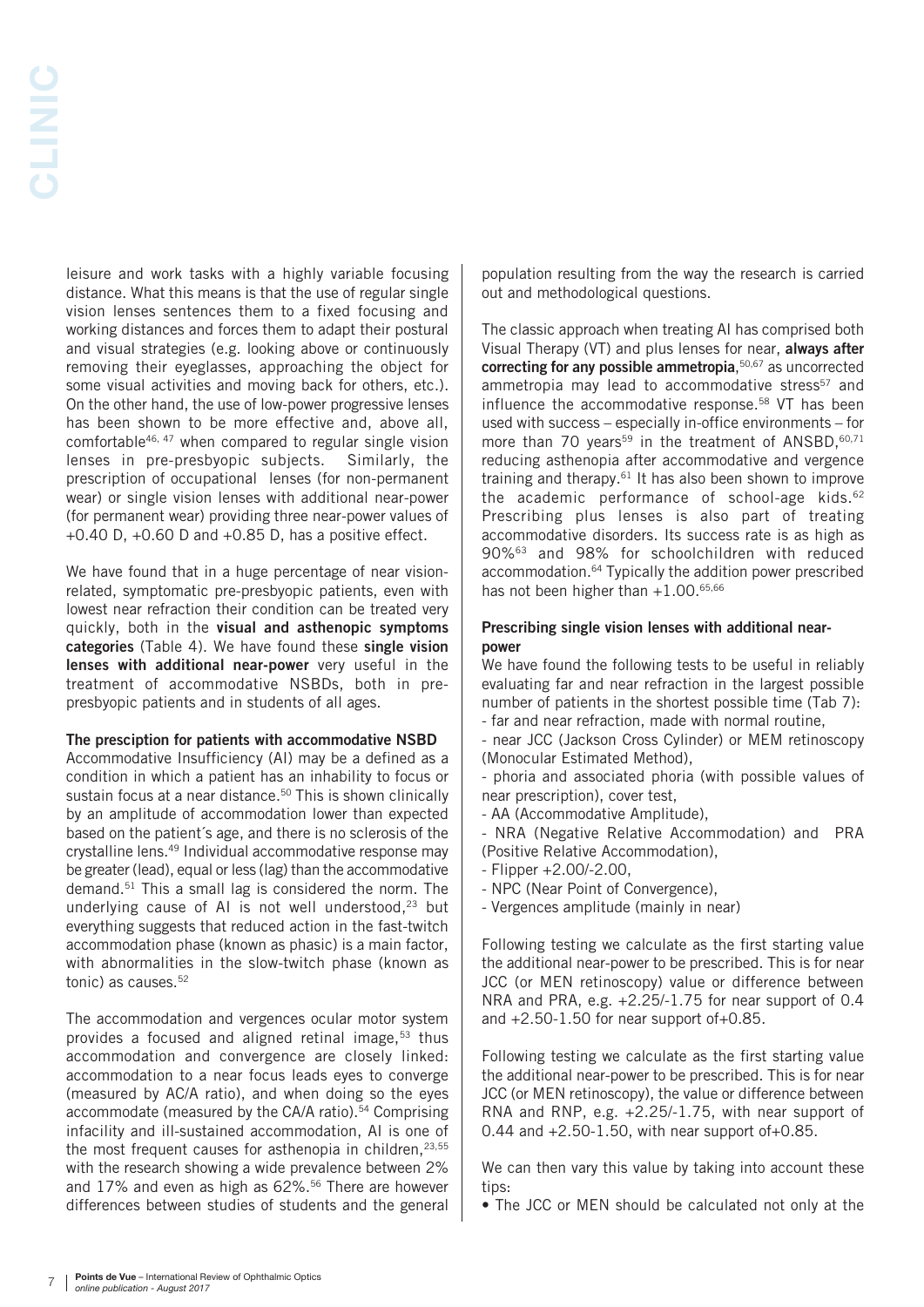typical 40cm distance, especially in pre-presbyopic patients. Near work is today multi-distance and entails multi-focus tasks, so what is useful for 40cm is not for 60 or 30cm. A complete anamnesis and a good knowledge of our patient´s environment are absolutely necessary.

• It is better if associated phoria is between the comfort zones of vergences. This point is important if we have an associated convergence insufficiency or near convergence is reduced.

• Near support should be varied depending on phoria status. In case of doubt and in the presence of EXO, it should be the lowest support, and in the presence of ESO, it should be the highest. There are a few reasons behind this. Average lag is typically highest in esophoria and lowest in exophoria,<sup>68</sup> and the accommodative response from monocular to binocular decreases inversely to the increase in esophoria.69 Basic esophoria and convergence excess are often related to higher lags.<sup>51</sup> Plus lenses decrease the demand of accommodation and reduce the amount of esodeviation.<sup>49</sup> It may be highly effective in reducing asthenopia related to AMF in patients with DES or ill-sustained accommodation by relaxing accommodative effort as AMF fluctuates over a range of about  $\pm 0.5$  D.<sup>70</sup> This is despite the fact its possible importance to accommodation remains ill defined.70

• In ill-sustained accommodation cases and in cases with by-the-rule binocular skills, we will choose the lowest near support according to age or the minimum positive value that induces a perceptible change.

Ill-sustained accommodation and by-the-rule binocular skills have their own characteristics: normal P/NRA, usually fails flipper +2.00/-2.00 at the end of testing or with repetition, normal AA but individuals have to stop very often to focus during the test; their symptomatology progresses within days, and they quickly recover their visual capacities.

# **Conclusions**

This article is by no means the review of a clinical trial. Rather, it is the result of daily work and practice over several years, with real patients and real complaints. By detailing our experience and findings in Points de Vue, International Review of Ophthalmic Optic, we hope to start an exchange and debate with optometrists all around the world. We have found that the prescription of single vision lenses with additional near-power (such as Evezen™), with their blue-violet light filtering, is useful in addressing specific visual complaints in a wide number of patients. It can be combined with visual therapy and advice on ergonomics when doing near tasks (e.g. proper lighting,

adequate working distances, adequate corporal postures, neck and eye declination and gaze and screen position respective to eyes). It can be used for patients with DES and functional and accommodative vergence nonstrabismic disorders, such as ill-sustained accommodation, accommodative insufficiency, convergence excess and accommodative infacility. It can be for school-age children, students and the general pre-presbyiopic population. Together with visual therapy, single vision lenses with additional near-power provide rapid relief of associated symptomatology – something not to be neglected in today's digital era. What's more, they are highly comfortable when compared to single vision lenses in a near-point task environment, whether it's digital or not. •



# **KEY TAKEAWAYS**

• There are key visual and ergonomic differences between carrying out visual tasks in print in a static environment and using digital devices and multiples screens.

• Continuous use of any kind of digital device and the resulting postural and visual behavior is triggering more consultations for vision problems than ever before.

• The most significant rise in consultations has been among young individuals, school-age children, students and young adults but also in pre-presbiopic population.

• Even people with normal visual skills have been experiencing symptoms similar to accommodative non-strabismic binocular disorders and DES (Digital Eye Strain).

• Single vision lenses with additional near-power (such as Eyezen<sup>™</sup>) are a very useful tool to be used to relieve symptomatology associated with DES and accommodative disorders in a variable near-point environment.